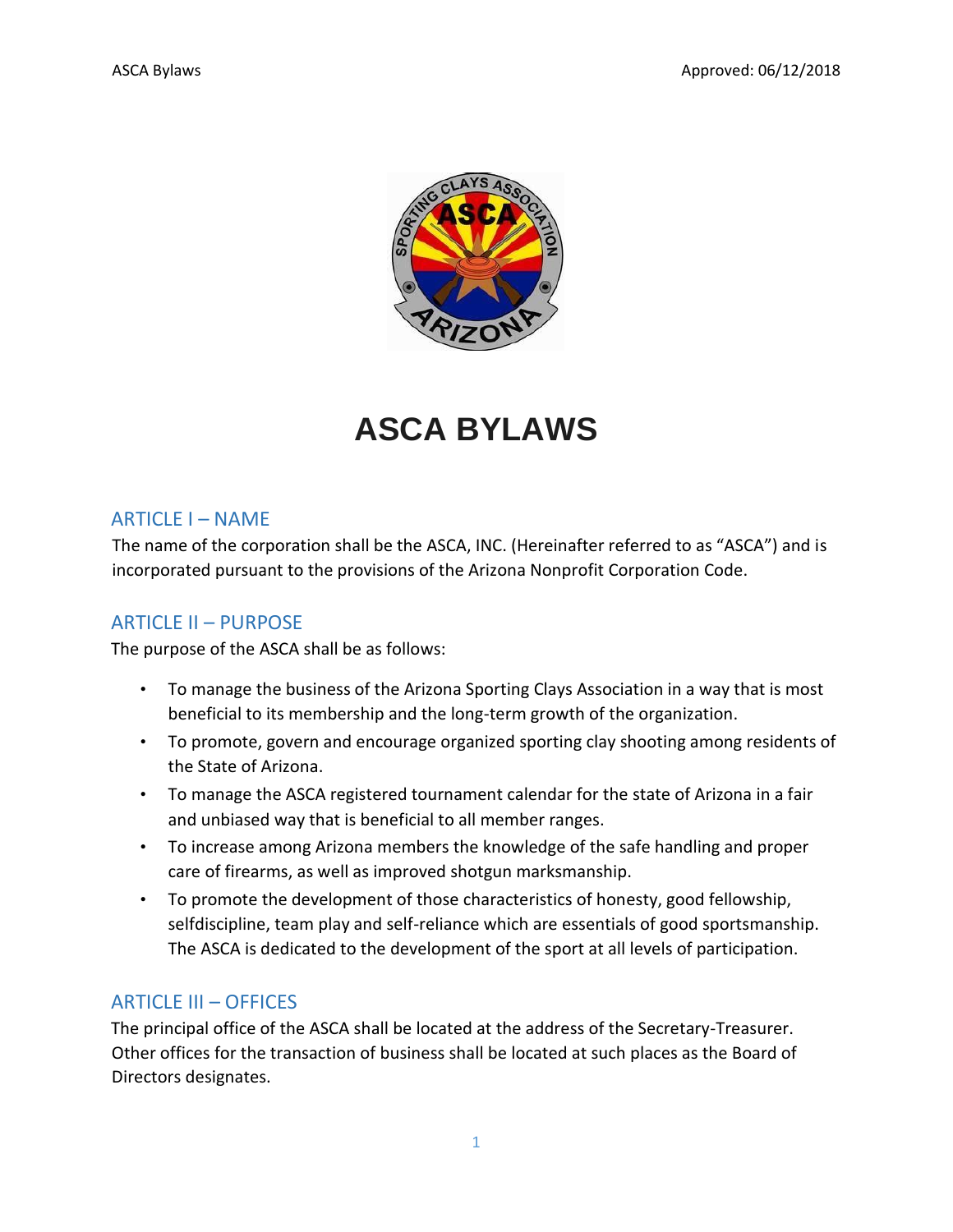

#### ARTICLE IV – OFFICERS

The elected officers of ASCA shall be President, Vice-President, Secretary-Treasurer, and 3 directors to be known as "State-at-Large Directors".

The terms of office shall be as follows:

- President two years
- Vice-President two years
- Secretary-Treasurer two years
- State-at-Large Directors two years

All elected ASCA officers must be and remain in good standing with the ASCA and NSCA for the duration of their term. Any officer that is not in good standing with the ASCA and NSCA may not participate in board meetings/decisions and is subject to removal per Article VI.

# ARTICLE V – DUTIES OF ELECTED OFFICERS

#### President:

The President shall preside at all Board of Directors` meetings of the ASCA and is empowered to execute all contracts and legal instruments, and have general charge and supervision of all the affairs of the ASCA and shall be a member of all committees. If the President is unable to preside, the VicePresident shall preside in his place and if both the President and Vice-President are unable to preside, the Secretary-Treasurer shall preside over any said meeting.

#### Vice-President:

The Vice-President shall have the responsibility for the general promotion of clay shooting. He/She shall aid any new group in the organization or any clay shooting club under the auspices of the ASCA and the National Sporting Clays Association (hereinafter referred to as "NSCA"). The Vice-President shall determine and report to the Board of Director's the number of Arizona members in good standing, the number of current and active ranges and clubs in Arizona, and the growth/decline in both memberships and targets shot at the first scheduled meeting of each calendar year.

#### Secretary-Treasurer:

The Secretary-Treasurer as Secretary shall keep all minutes of all ASCA meetings. He/She shall collect all dues, issue all notices, and shall perform such other duties as the President of the Board of Directors may require. As Treasurer, he/she shall be the custodian of all monies, trophies, securities, and vouchers of the ASCA and shall preserve the receipts of monies paid out. He/She is authorized to receive all funds due the ASCA and to place such funds in any bank or banks as the Secretary-Treasurer shall desire and is hereby authorized to make routine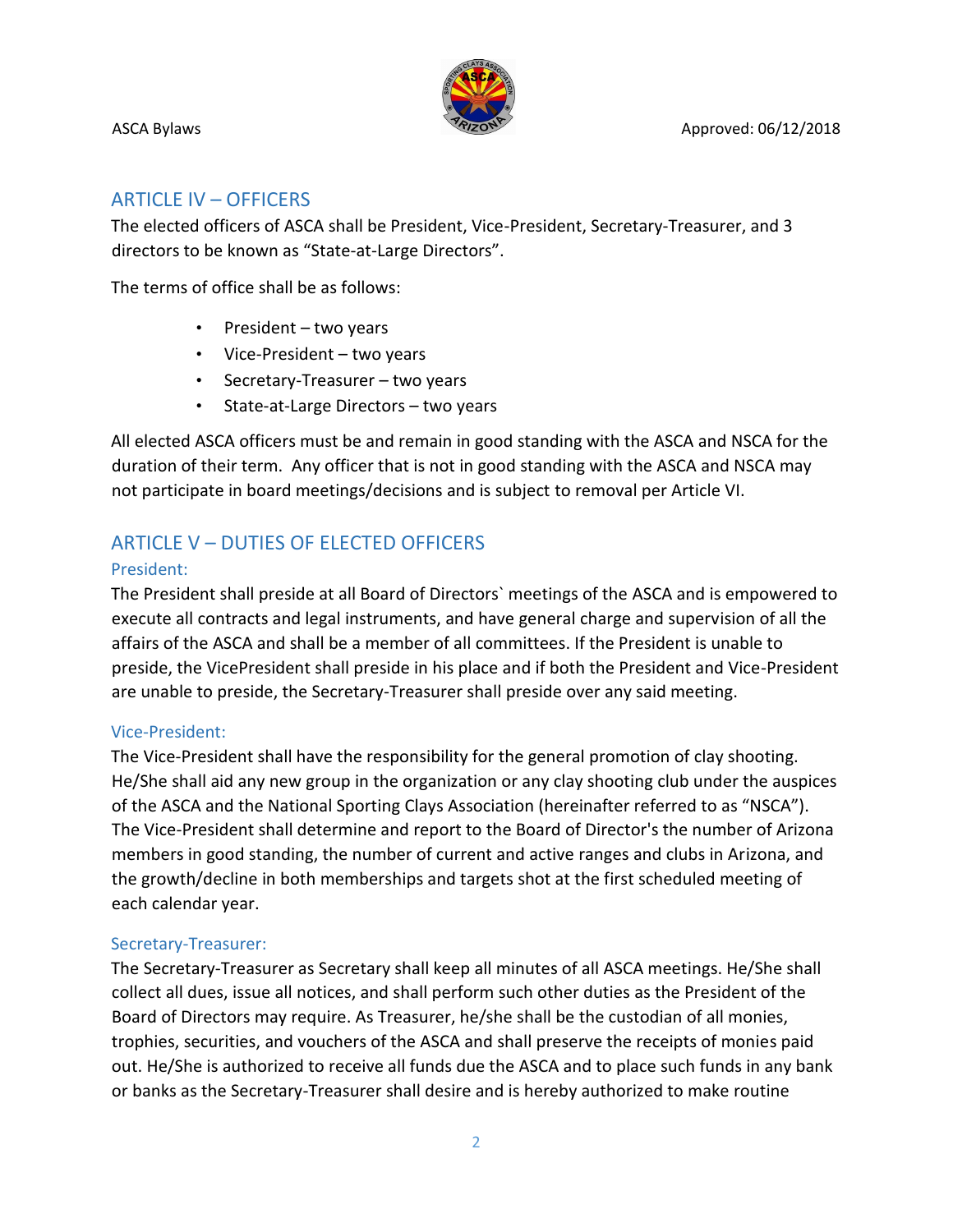

disbursements in furtherance of the course and scope of the objectives of the ASCA, subject to the ratification and approval of the Board of Directors at their next meeting. The Secretary-Treasurer shall make no extraordinary disbursements without the express authorization by vote of the ASCA membership at the Annual State Meeting or by order of the Board of Directors.

While an interim accounting of monies received and routine disbursements made is required to be approved at each meeting of the Board of Directors, a detailed report of all monies received and distributed by the Secretary-Treasurer shall be made at the Annual State Meeting.

#### State-At-Large Directors:

The duties of the State-at-Large Directors shall be to act as a liaison between the membershipat-large and the Board of Directors.

# ARTICLE VI – BOARD OF DIRECTORS

The Board of Directors shall consist of the President, Vice-President, Secretary-Treasurer, the current Arizona NSCA delegate(s), three State-at-Large Directors, and one representative of each member *range* in good standing. Member ranges in good standing shall be current with all administrative fees or dues, not be under suspension or sanction, and not be delinquent with any reports to ASCA or NSCA. Said representative shall be appointed by the member range and approved by 2/3 vote of the board of directors.

Each member of the Board of Directors shall be entitled to one vote at all meetings of the Board, the Annual State Meeting and any special meetings. Vote by proxy shall be according to the provisions of Article XVI herein only.

The Board of Directors shall have general charge of the affairs of the ASCA and may properly assume such other duties as are not specifically assigned to or performed by any committees as may, in their judgment, be necessary.

The Board of Directors shall have the authority to conduct investigations or hearings relative to any complaint against any participant who, or any club or range which, in the opinion of the Board is guilty of unsportsmanlike conduct, or any prejudicial acts that are detrimental to the best interest of the ASCA and to take such action as the Board deems appropriate.

The Board of Directors shall have full charge of all matters covered in the By-Laws, including special meetings, and all other business that is reasonably presumed to fall within the powers or duties of the Board.

Any member of the Board of Directors who fails to attend more than two (2) regularly scheduled meetings of the Board may be removed upon a 2/3rds majority vote of the Board in attendance, provided the vote is property noticed as an agenda item to be considered and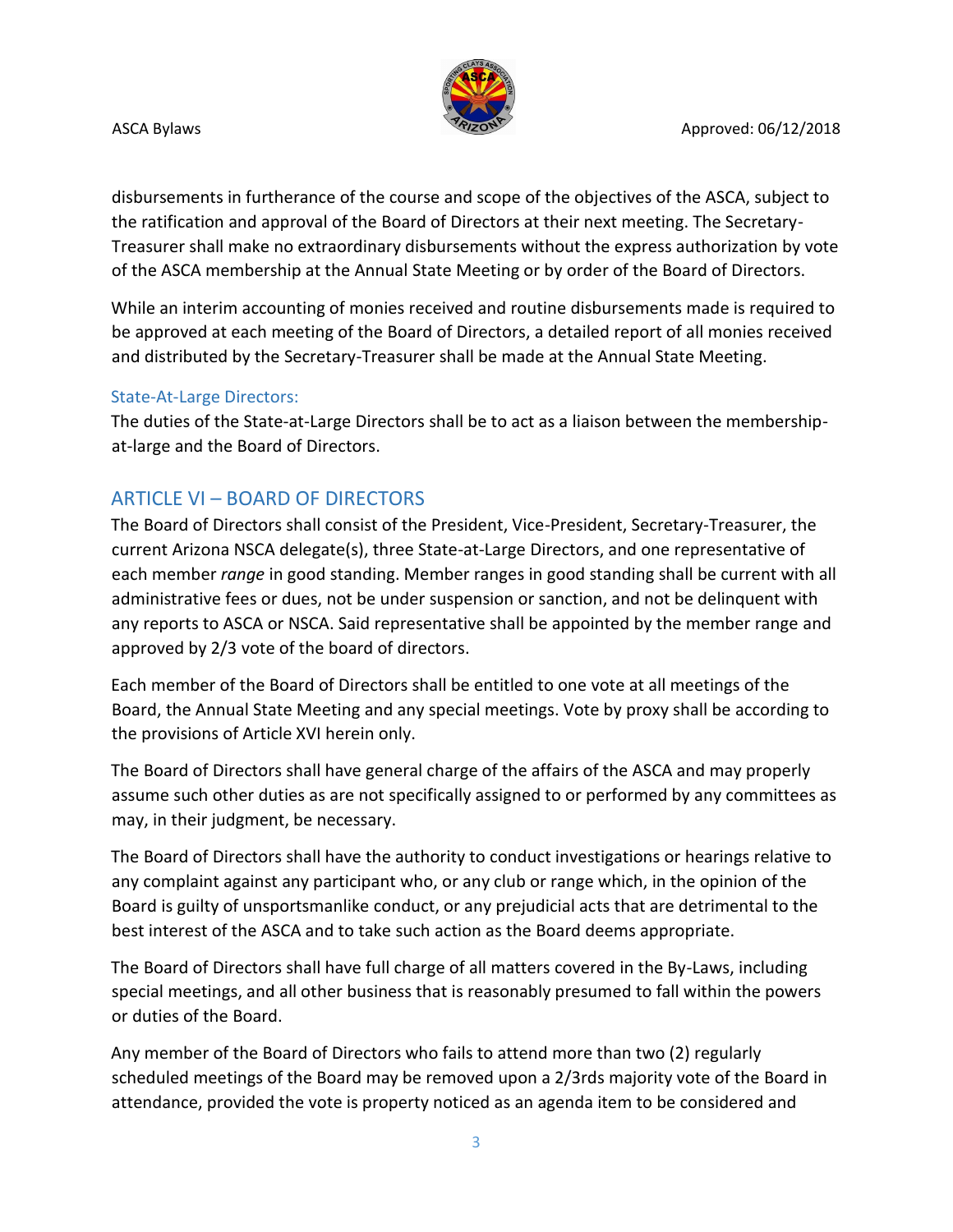

voted upon at the next meeting, whether regular or special. Although proxies may be exercised by the members of the Board of Directors, they shall not be considered as a substitute for actual attendance at any meeting.

A vacancy occurring on the Board of Directors may be filled by the affirmative vote of a majority of the Board of Directors, even if there is less than a quorum of the Board of Directors. The filling of a vacancy on the Board must be properly noticed as an agenda item before it can be properly considered or voted upon. The Board of Directors, so chosen, shall hold office until the next annual election of the Board of Directors by the membership-at-large.

# ARTICLE VII – RANGE AND CLUB MEMBERSHIP AND RESPONSIBILITIES Membership:

Any gun range in the State of Arizona, having at least one sporting clays course or NSCA approved five stand sporting clay range shall be eligible for membership in the ASCA, provided said range is a member in good standing of the NSCA and shall, always, follow the Rules and Regulations of the NSCA.

Any gun club in the State of Arizona, shall be eligible for membership in the ASCA, provided said club is a member in good standing of the NSCA and shall, at all times, follow the Rules and Regulations of the NSCA.

Upon application, and subsequent vote of approval by the Board of Directors, any range or club within the State of Arizona may become a member and shall enjoy all privileges of the ASCA.

#### Responsibilities:

It is the responsibility of any member range or club to identify to the participants, in advance of registration, whether or not the event will be registered with the NSCA and each participant's score reported. Any member range or club holding a registered tournament is required to determine that no person participates before showing his or her NSCA card in addition to paying the fees and/or dues as described in Articles IX and X herein. The member range or club's obligation described herein does not apply to participants in "Hunters" class that are not members of NSCA.

Each member range or club hosting a registered tournament shall comply with the Rules and Regulations of the NSCA. Member ranges or clubs not abiding by the NSCA Rules and Regulations shall be subject to Penalties /Suspensions under ASCA and NSCA guidelines.

It shall be the host range or club's responsibility to forward all monies due to the ASCA to the Secretary/Treasurer within fifteen days following completion of the tournament. Host range or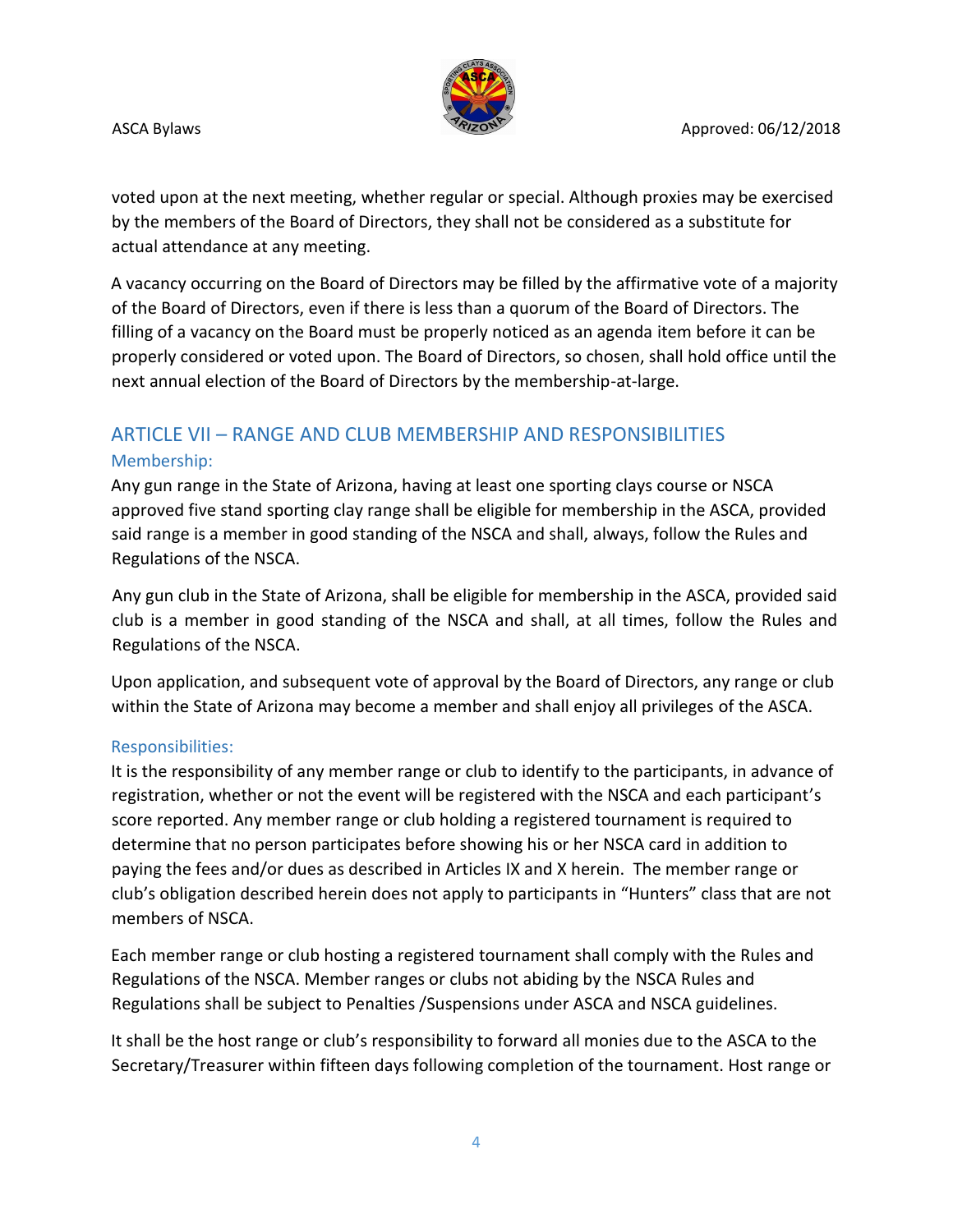

clubs not complying with this fifteen (15) day requirement shall be assessed a penalty of \$25.00 per month, until paid.

Beyond the fifteen (15) day grace period set forth above, the President of the ASCA shall have the authority to impose a restriction of a member range or club's standing in the ASCA and shall immediately report the member range or club's non-compliance in writing to the NSCA. The member range or club may be prohibited from conducting further registered tournaments until said range or club makes proper payment to the ASCA for all membership fees collected, together with such appropriate fine, if any.

In the event any member range or club remains in non-compliance for a period of 180 days or has its membership privileges suspended for non-compliance with the payment or reporting requirements of the NSCA or ASCA three times within any five year period, the President of the ASCA shall call for the permanent suspension of the member range or club's privileges and registration with the ASCA to be voted upon and approved by a 2/3rds majority of a quorum of the Board of Directors of the ASCA. Any member range or club, or principal of a member range or club, shall not be allowed to hold any registered ASCA events or to reapply for membership in the ASCA for a period of at least one calendar year from the date of suspension. Upon the expiration of one calendar year, the suspended range or club or its principals may reapply for registration, subject to Board approval. All requirements for initial membership shall apply.

## ARTICLE VIII – INDIVIDUAL MEMBERSHIP

Any resident of the State of Arizona shall be eligible for membership in the ASCA, provided said resident is a current member in good standing with the NSCA and is not restricted from owning or possessing a firearm under state or federal laws. Residency is defined by NSCA Residency Requirements.

Any member in good standing shall have the privilege of discussing or speaking on any subject at any annual or special meetings of the ASCA, provided they notify the Secretary-Treasurer of their request, identifying their name and the topic which they wish to address, at least seventytwo hours prior to an annual or special meeting for proper inclusion on the agenda of the meeting. Any member in good standing is entitled to one vote on the election of officers at the Annual State Meeting.

A member in good standing with respect to privileges outlined in Article XVII, in bringing bylaw amendment proposals to vote or signing a respective signatory showing support of such amendment proposals, must also be a bona fide resident in the State of Arizona as defined by NSCA Residency Requirements and has competed in a registered Sporting Clays event in Arizona during the current or previous calendar year.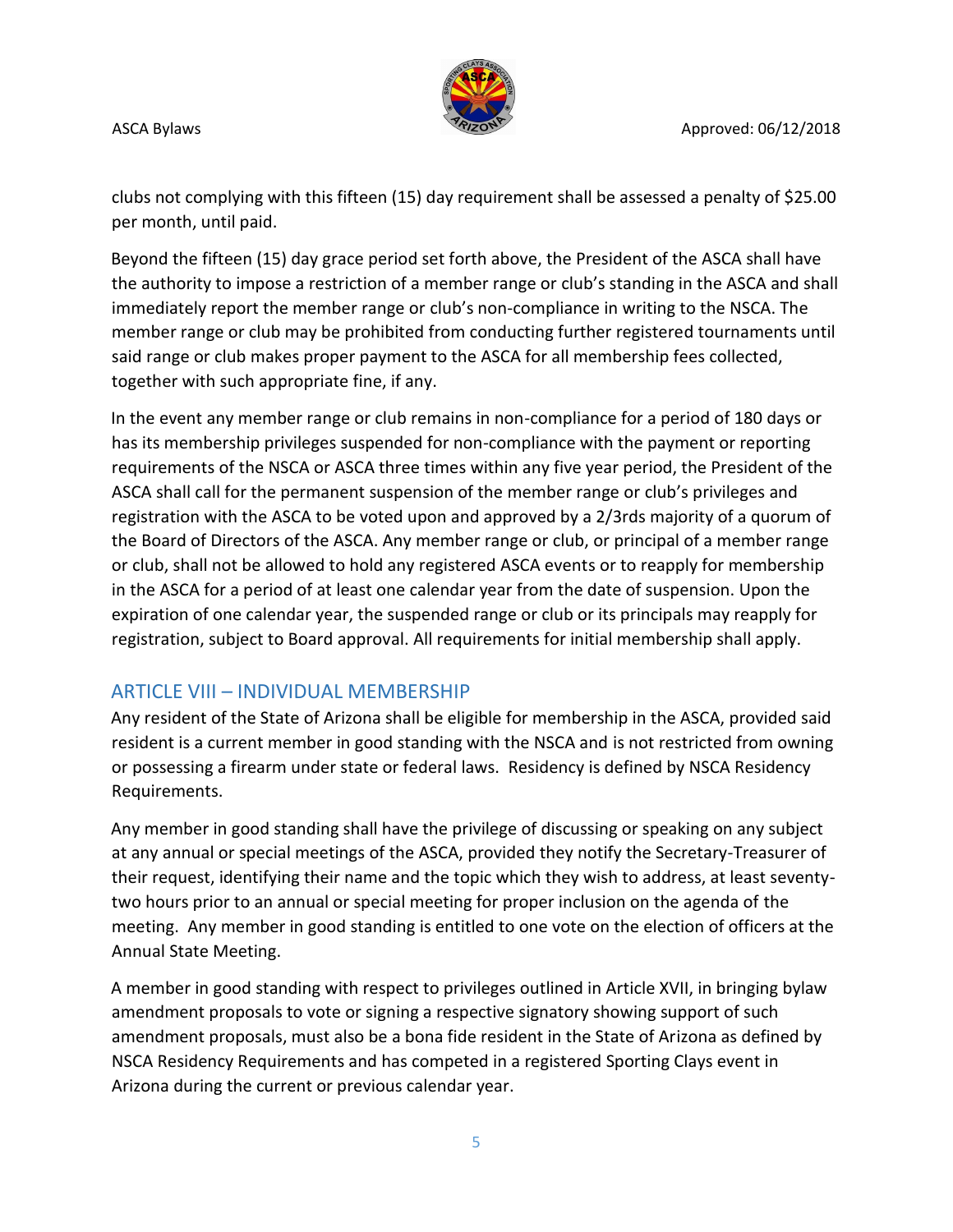

# ARTICLE IX – ANNUAL DUES

To be a member in good standing with ASCA, each member range or club must also be a member in good standing with the NSCA. All NSCA fees or dues are payable by the member range or club directly to the NSCA.

# ARTICLE X – FEES

Each registered participant shall be charged a State fee of two cents (\$.02) per target for registration of targets with the ASCA. The aforementioned fee is in addition to any applicable NSCA fees charged. The host range or club shall comply with the remittance provisions of ARTICLE VII (b) above.

# ARTICLE XI – ANNUAL STATE TOURNAMENT

The Annual State Tournament will be awarded by the ASCA Board of Directors according to the criteria set for the upcoming year.

A rotation of host clubs *or ranges* shall be in effect whereby each host club *or range* alternates first right to bid in an annual sequence. In the event a host club *or range* elects to no-bid or forgo their Annual State Tournament rotation, the next host club *or range* in the rotation will serve as first alternate. The host club *or range* position of rotation shall remain in effect even if the host club *or range* held the previous Annual State Tournament through alternate means.

In the event the host club *or range* scheduled to *hold* the Annual State Tournament elects not to hold the tournament or otherwise cannot fulfill the obligations set forth in its proposal, the alternate club *or range* shall be granted the right of first refusal to hold the Annual State Tournament.

Member clubs or ranges scheduled to host the State Tournament shall be required to submit an Annual State Shoot Proposal outlining the tournament shoot program, costs, services, accommodations, prizes and other pertinent information for the Board's review and consideration. This Proposal must be received by the Secretary-Treasurer of the ASCA at least thirty (30) days prior to the Annual State Meeting.

The purpose of this submittal shall be so that the ASCA Board of Directors can perform their due diligence on the proposal's scope, and that all financial responsibilities and agreements are clearly identified.

Any member range or club in good standing in the State of Arizona that has ten or more sporting clays stations, has been registered with the NSCA for at least one year prior to the Annual State Meeting, had two or more registered tournaments, and desires to be added to the annual rotation, may submit its proposal to the ASCA Board of Directors for consideration. To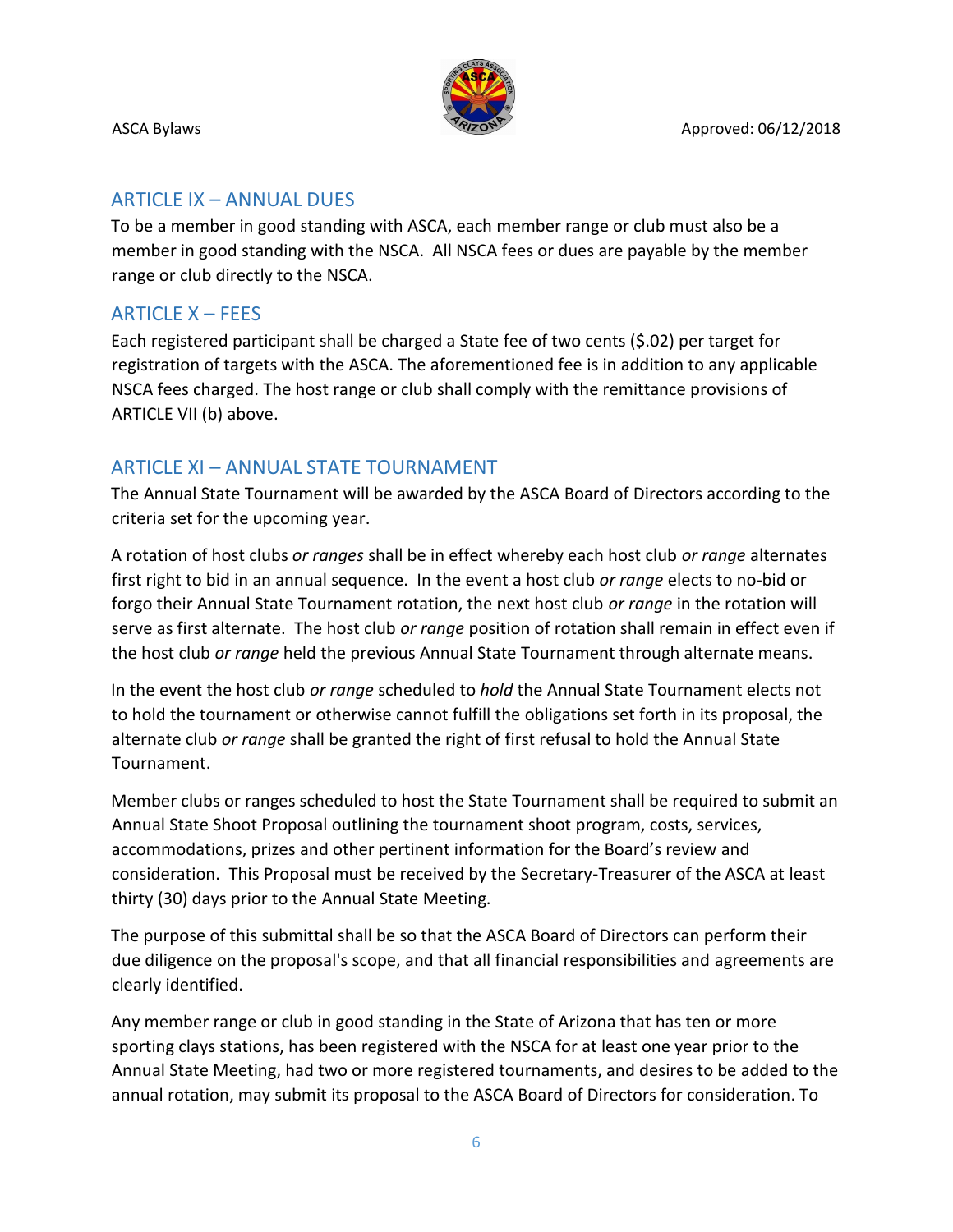

be added, a host range or club must clearly identify its ability to promote sporting clays to the members of the ASCA and advance the purposes and values of the ASCA and NSCA.

The ASCA Board of Directors reserves the right to conduct the Annual State Tournament under the ASCA club number should the member clubs/ranges in the rotation plan forgo conducting the State Tournament and may work with any range(s) in Arizona to host the event.

All financials for the Annual State Tournament shall be reconciled with the host club/range, vendors, and sponsors within 60 days of the close of the State Tournament.

# ARTICLE XII – TOURNAMENT RULES

The latest revised rules of the NSCA shall govern all tournaments sanctioned by the ASCA.

# ARTICLE XIII – TOURNAMENT SCHEDULING

Any member range or club desiring to register a tournament (s) with the NSCA shall make its application through the Secretary-Treasurer of the ASCA in order that the date of said tournament (s) may be approved by the Board of Directors and the records of the ASCA be kept current. Shoot dates will be selected and awarded at the Annual State Meeting or at an alternate date designated by the Board.

The awarding of tournament dates will follow these guidelines, in order of priority:

- 1. Nationally awarded tournaments (i.e. US Open, Regionals, *etc.*)
- 2. Arizona State Championship
- 3. Established tournaments *of member ranges*, held *the* three *previous and* consecutive years within the same timeframe
- 4. New or other sporadically held events
	- a. Multi-day events / tournaments
	- b. Single day event / tournaments

Nothing in these guidelines shall presume to deny the opportunity of member clubs and ranges to exchange or adjust dates by mutual agreement between them.

If a range or club chooses a tournament date and then cancels that tournament, notification to the ASCA and the NSCA is required. It is the sole responsibility of the host range or club to notify participants that the tournament has been canceled.

# ARTICLE XIV – ANNUAL AND SPECIAL MEETINGS

The Annual State Meeting of the ASCA shall be held during the Annual State Tournament. Notice of the Annual State Meeting shall be printed in the Annual State Championship Program.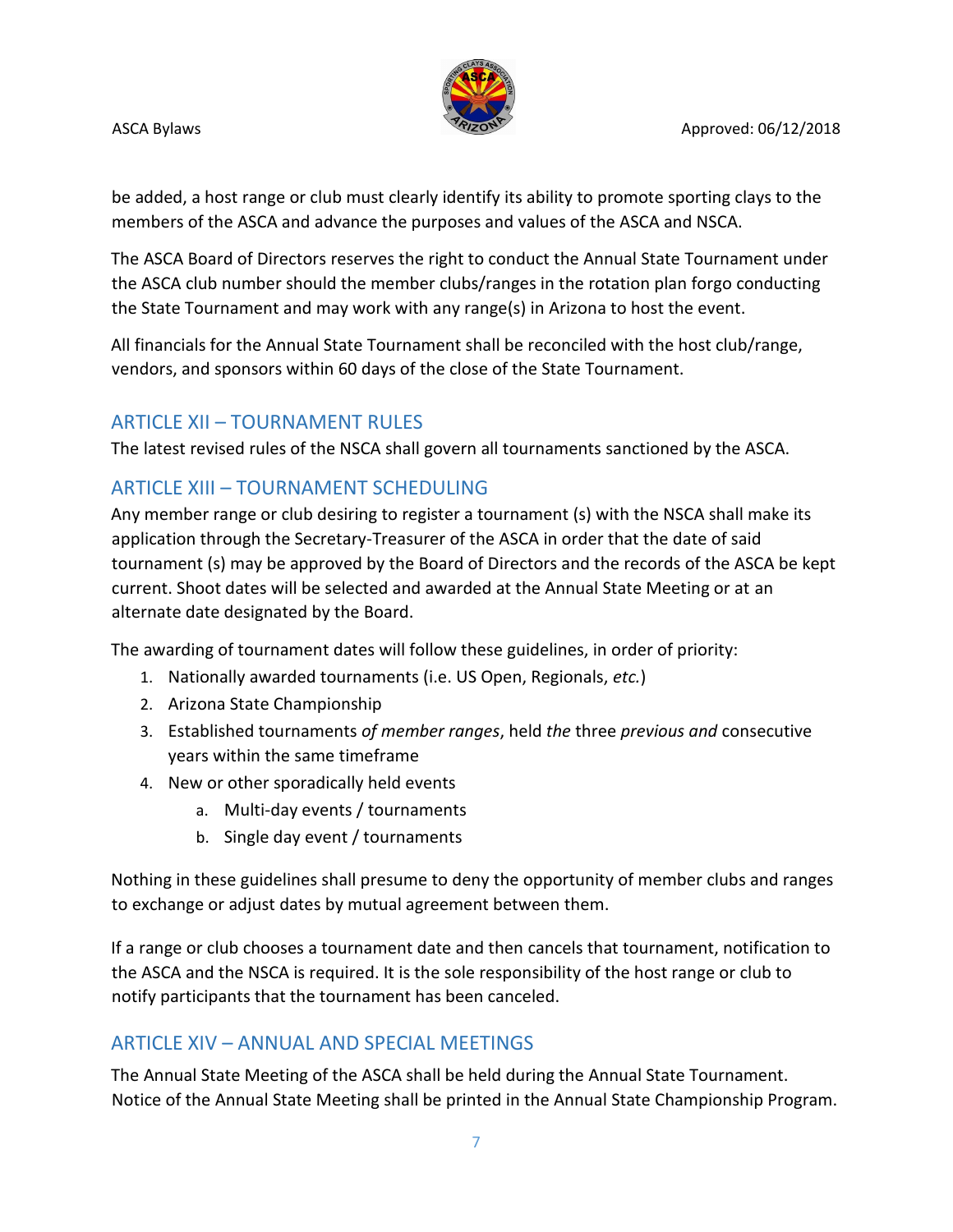

Special meetings of the ASCA may be called at any time by the President, upon written request directed to the President by any two elected officers or directors of ASCA, or by written request directed to the President by any three member ranges in good standing. Notice of any special meeting and the purpose thereof, shall be sent out by the ASCA President or Secretary-Treasurer to each board member and range representative in good standing at the last known mailing address or email address at least ten days prior to the scheduled date for the meeting. If mailed, such notice shall be delivered when deposited in the United States Postal Service, addressed to the member at their last known address, with the correct amount of first-class postage on it. No business shall be transacted at such meeting except as specified in the notice.

# ARTICLE XV – QUORUM

A quorum for the transaction of business at any regular or special meetings of the Board of Directors shall be most of the officers and directors then serving the ASCA, either in person or by proxy. A quorum for the transaction of business requiring the vote of the membership shall be a simple majority of those members present at any such meeting called for that purpose.

# ARTICLE XVI – VOTING BY PROXY

Any member of the Board of Directors may be represented by written proxy in the event he/she is unable to attend any regular or called meeting. The ASCA President may secure a vote on any resolution pertaining to ASCA business, except amendments to the By-Laws, by sending a registered letter ballot received through conventional mail. Acceptance by electronic 'e-ballot' delivery method that is printed upon receipt and authenticated to a member in good standing may be counted on the subject being voted upon. All votes received shall be made available upon request for any member in good standing during those 30 days. The vote on such matters shall be counted within ten days after the date such letter ballot has been mailed. At such time, all Board of Directors shall be notified of the results of any such vote.

## ARTICLE XVII – AMENDMENTS TO THE BY-LAWS

The Articles of Incorporation and By-Laws may be amended as follows:

- 1. Proposed amendment(s) may be originated and brought forth by the Board of Directors
- 2. Proposed amendment(s) may be originated and brought forth by the general membership, if the following considerations have been met:
	- a. Proposed amendment has been originated by a member in good standing as defined in

Article VIII.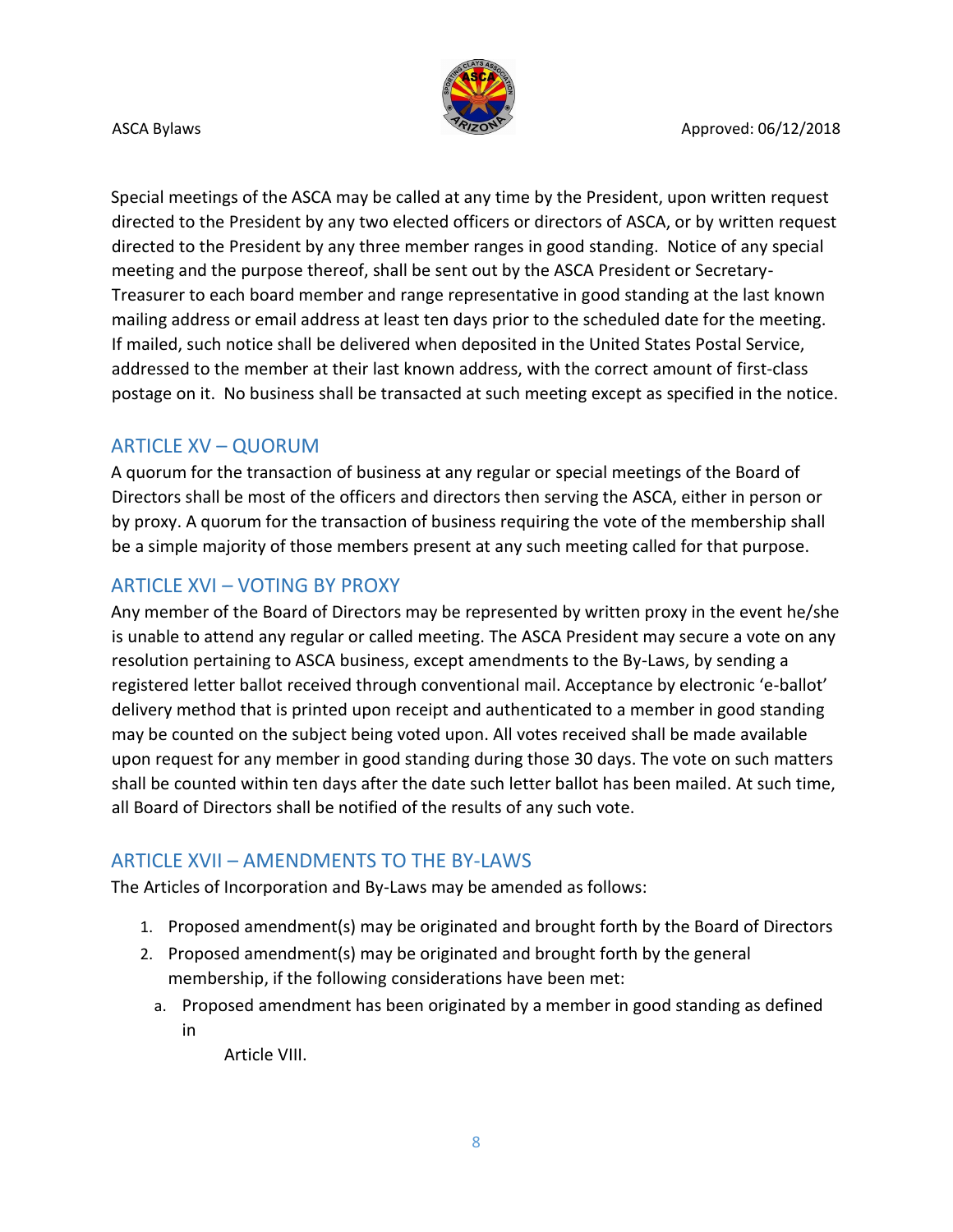

b. Has garnered a minimum support of 10% of the current members in good standing. The amendment proposal shall be accompanied with valid member signatures and NSCA membership number that acknowledges they have shot registered targets within the State of Arizona during the current or previous year, and they are a bona fide resident of the State of Arizona during the current or previous calendar year.

This general membership bylaw amendment proposal document shall be submitted to the ASCA Secretary-Treasurer. The ASCA Secretary-Treasurer shall then notify each member of the Board of Directors within ten (10) days following receipt, stating exactly what amendment(s) in the Articles of Incorporation and/or By-Laws is being contemplated.

All proposed bylaw amendment(s), regardless or origin, along with a ballot shall be sent either by e-mail and / or conventional mail and addressed to the ASCA members in good standing for a ballot vote. Return ballots must be postmarked no later than twenty (20) days from mailed date.

An ASCA non-board member in good standing and who has agreed to perform the duties, shall be named as the election official. The election official will receive, validate, and count all the returned ballots. The Board of Directors will provide a USPS and / or e-mail address to the membership for returning ballots. The election official will print the e-ballots and collate all the ballots received for both valid counted and un-counted votes and make them available to the Secretary-Treasurer after close of the election. The election official will retain the vote count in confidence until such time that a call to announce the vote count is made following the election closing.

A simple majority of votes counted will govern the decision to pass or defeat the proposed amendment(s). The ballots shall be retained by the Secretary-Treasurer for a minimum of thirty (30) days following the announcement of the results and made available to any member in good standing upon written request for review.

# ARTICLE XVIII – ORDER OF BUSINESS

The order of business at all meetings shall be as follows:

- 1. Roll Call and seating of Board Members
- 2. Reading of Minutes (at the Annual State Meeting reading of the previous Annual Meeting shall be read.)
- 3. Public Forum (limited to 15 minutes, *See Article VIII, paragraph 2)*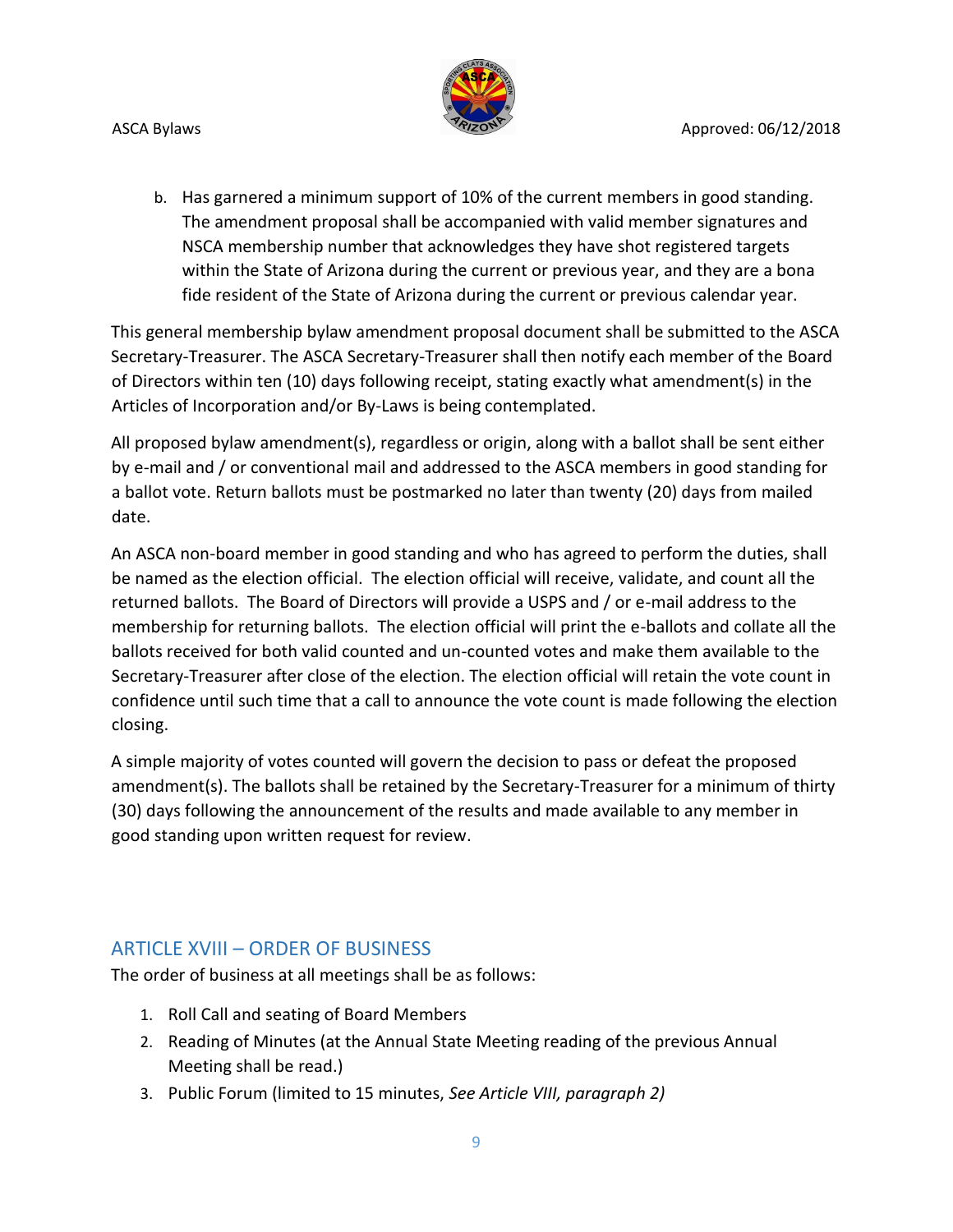

ASCA Bylaws **Approved: 06/12/2018** Approved: 06/12/2018

- 4. Reports of Officers
	- a. Treasurer Financial report for Board Approval
	- b. Vice President Membership Status (First meeting of the year only)
- 5. Reports of Committees
- 6. Amendments to the By-Laws
- 7. Unfinished business
- 8. Election of Officers (Annual State Meeting only)
- 9. Code of Conduct review (First meeting of the year only)
- 10. Awarding next Annual State Tournament
- 11. New business
- 12. Adjournment

## ARTICLE XIX – REFEREES

The ASCA will follow the guidelines and requirements of the NSCA regarding the use of referees.

## ARTICLE XX – TOURNAMENT PARTICIPATION

Any participant in good standing with the NSCA and, if applicable, the ASCA and not in violation of ASCA or NSCA rules or regulations or any state or federal laws as described in Article VIII herein shall be allowed to come upon the grounds of any member range or club holding a registered open tournament and participate in the tournament, if he/she so desires. Any member range or club finding it necessary to deviate from this Article of the By-Laws shall obtain written permission, in advance, from the President of the ASCA.

## ARTICLE XXI – PENALTIES / SUSPENSIONS

In addition to the Suspension provisions set forth in Article VII (b) above, the ASCA adopts and incorporates the Penalties /Suspension provisions of the NSCA Rules and Regulations, both current and as amended from time to time by the NSCA.

# ARTICLE XXII – VOTING PROCESS FOR OFFICE

The voting process is intended to include the majority of membership in good standing, and as such, shall be conducted to include certain process elements:

Solicitation to the membership for a call to members in good standing that are willing to volunteer for a term to any office of the board of directors shall be sent; either by e-mail and /